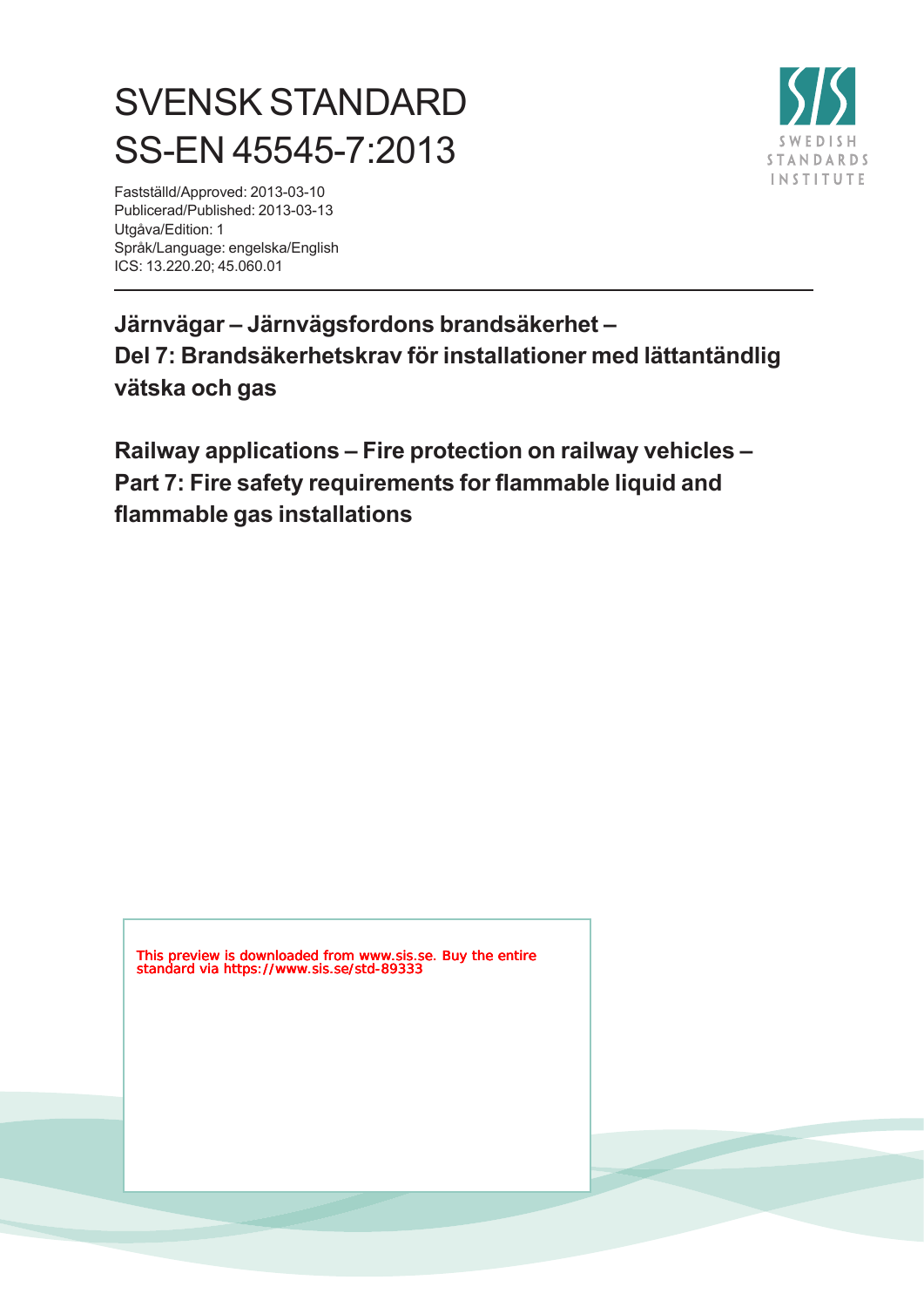## Standarder får världen att fungera

*SIS (Swedish Standards Institute) är en fristående ideell förening med medlemmar från både privat och offentlig sektor. Vi är en del av det europeiska och globala nätverk som utarbetar internationella standarder. Standarder är dokumenterad kunskap utvecklad av framstående aktörer inom industri, näringsliv och samhälle och befrämjar handel över gränser, bidrar till att processer och produkter blir säkrare samt effektiviserar din verksamhet.* 

#### **Delta och påverka**

Som medlem i SIS har du möjlighet att påverka framtida standarder inom ditt område på nationell, europeisk och global nivå. Du får samtidigt tillgång till tidig information om utvecklingen inom din bransch.

### **Ta del av det färdiga arbetet**

Vi erbjuder våra kunder allt som rör standarder och deras tillämpning. Hos oss kan du köpa alla publikationer du behöver – allt från enskilda standarder, tekniska rapporter och standardpaket till handböcker och onlinetjänster. Genom vår webbtjänst e-nav får du tillgång till ett lättnavigerat bibliotek där alla standarder som är aktuella för ditt företag finns tillgängliga. Standarder och handböcker är källor till kunskap. Vi säljer dem.

### **Utveckla din kompetens och lyckas bättre i ditt arbete**

Hos SIS kan du gå öppna eller företagsinterna utbildningar kring innehåll och tillämpning av standarder. Genom vår närhet till den internationella utvecklingen och ISO får du rätt kunskap i rätt tid, direkt från källan. Med vår kunskap om standarders möjligheter hjälper vi våra kunder att skapa verklig nytta och lönsamhet i sina verksamheter.

**Vill du veta mer om SIS eller hur standarder kan effektivisera din verksamhet är du välkommen in på www.sis.se eller ta kontakt med oss på tel 08-555 523 00.**

## Standards make the world go round

*SIS (Swedish Standards Institute) is an independent non-profit organisation with members from both the private and public sectors. We are part of the European and global network that draws up international standards. Standards consist of documented knowledge developed by prominent actors within the industry, business world and society. They promote cross-border trade, they help to make processes and products safer and they streamline your organisation.*

### **Take part and have influence**

As a member of SIS you will have the possibility to participate in standardization activities on national, European and global level. The membership in SIS will give you the opportunity to influence future standards and gain access to early stage information about developments within your field.

#### **Get to know the finished work**

We offer our customers everything in connection with standards and their application. You can purchase all the publications you need from us - everything from individual standards, technical reports and standard packages through to manuals and online services. Our web service e-nav gives you access to an easy-to-navigate library where all standards that are relevant to your company are available. Standards and manuals are sources of knowledge. We sell them.

#### **Increase understanding and improve perception**

With SIS you can undergo either shared or in-house training in the content and application of standards. Thanks to our proximity to international development and ISO you receive the right knowledge at the right time, direct from the source. With our knowledge about the potential of standards, we assist our customers in creating tangible benefit and profitability in their organisations.

**If you want to know more about SIS, or how standards can streamline your organisation, please visit www.sis.se or contact us on phone +46 (0)8-555 523 00**



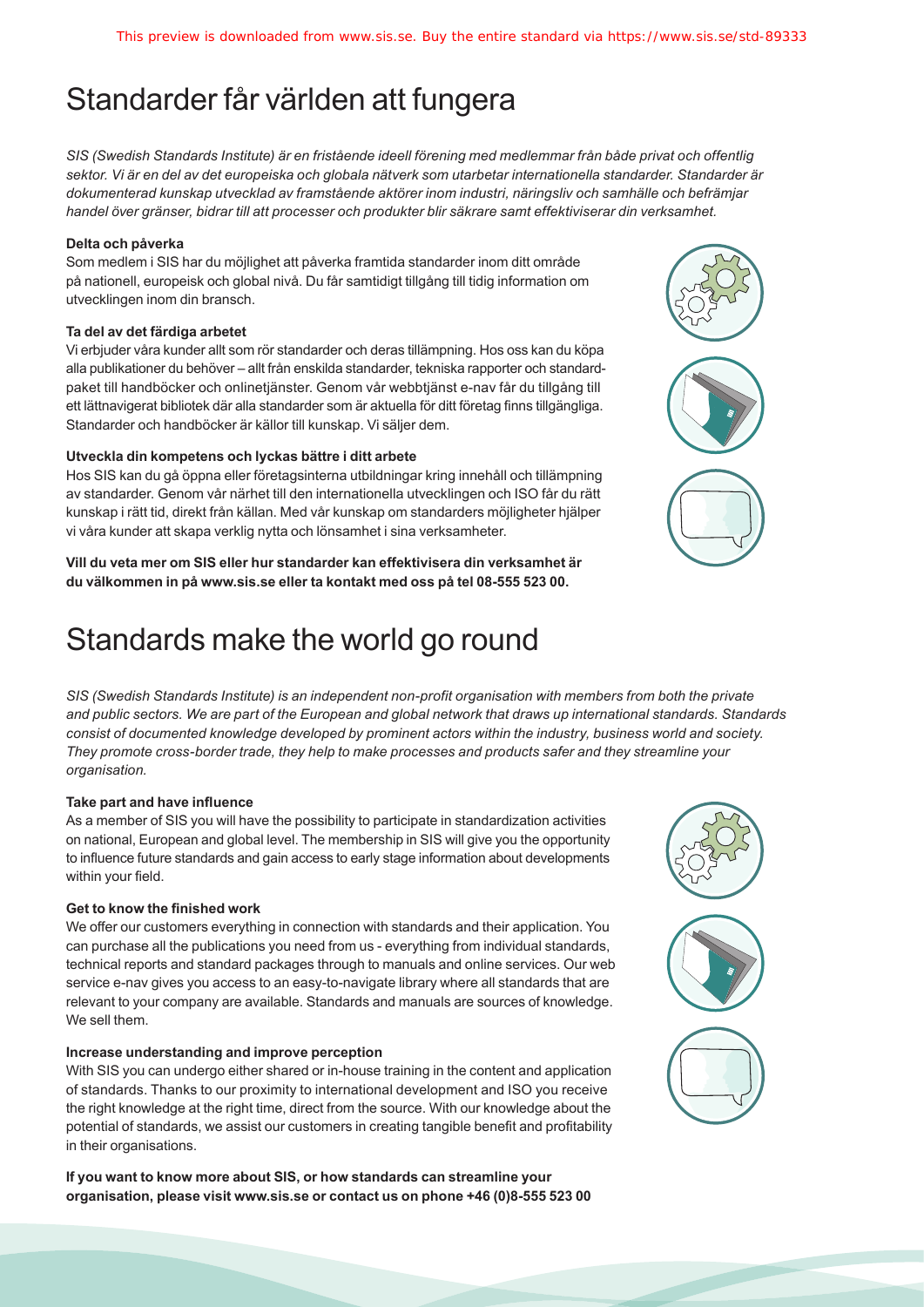Europastandarden EN 45545-7:2013 gäller som svensk standard. Detta dokument innehåller den officiella engelska versionen av EN 45545-7:2013.

Denna standard ersätter SIS-CEN / TS 45545-7:2009, utgåva 1.

The European Standard EN 45545-7:2013 has the status of a Swedish Standard. This document contains the official version of EN 45545-7:2013.

This standard supersedes the Swedish Standard SIS-CEN / TS 45545-7:2009, edition 1.

© Copyright / Upphovsrätten till denna produkt tillhör SIS, Swedish Standards Institute, Stockholm, Sverige. Användningen av denna produkt regleras av slutanvändarlicensen som återfinns i denna produkt, se standardens sista sidor.

© Copyright SIS, Swedish Standards Institute, Stockholm, Sweden. All rights reserved. The use of this product is governed by the end-user licence for this product. You will find the licence in the end of this document.

*Upplysningar om sakinnehållet i standarden lämnas av SIS, Swedish Standards Institute, telefon 08-555 520 00. Standarder kan beställas hos SIS Förlag AB som även lämnar allmänna upplysningar om svensk och utländsk standard.*

*Information about the content of the standard is available from the Swedish Standards Institute (SIS), telephone +46 8 555 520 00. Standards may be ordered from SIS Förlag AB, who can also provide general information about Swedish and foreign standards.*

Denna standard är framtagen av kommittén för Järnvägar, SIS / TK 254.

Har du synpunkter på innehållet i den här standarden, vill du delta i ett kommande revideringsarbete eller vara med och ta fram andra standarder inom området? Gå in på www.sis.se - där hittar du mer information.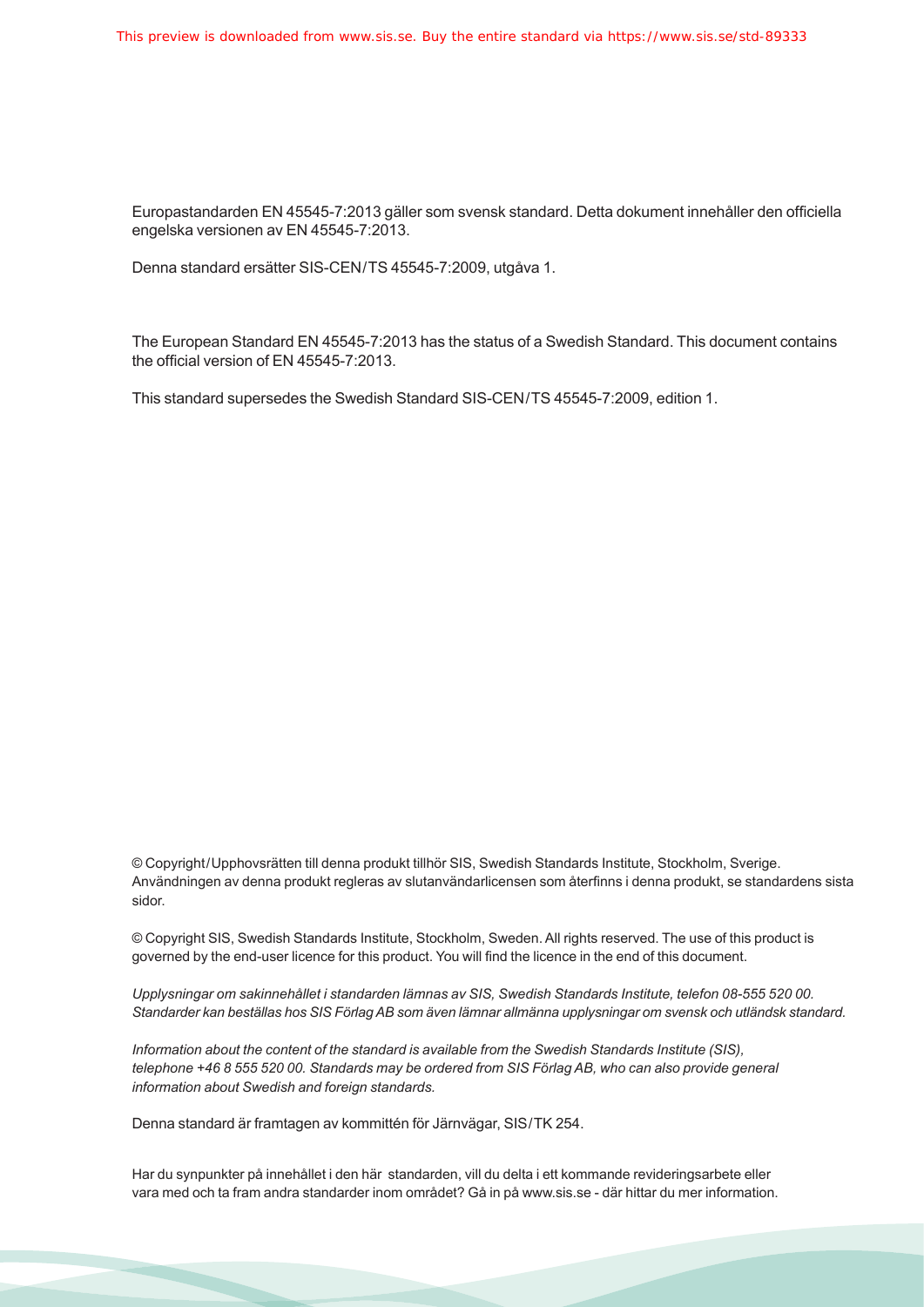This preview is downloaded from www.sis.se. Buy the entire standard via https://www.sis.se/std-89333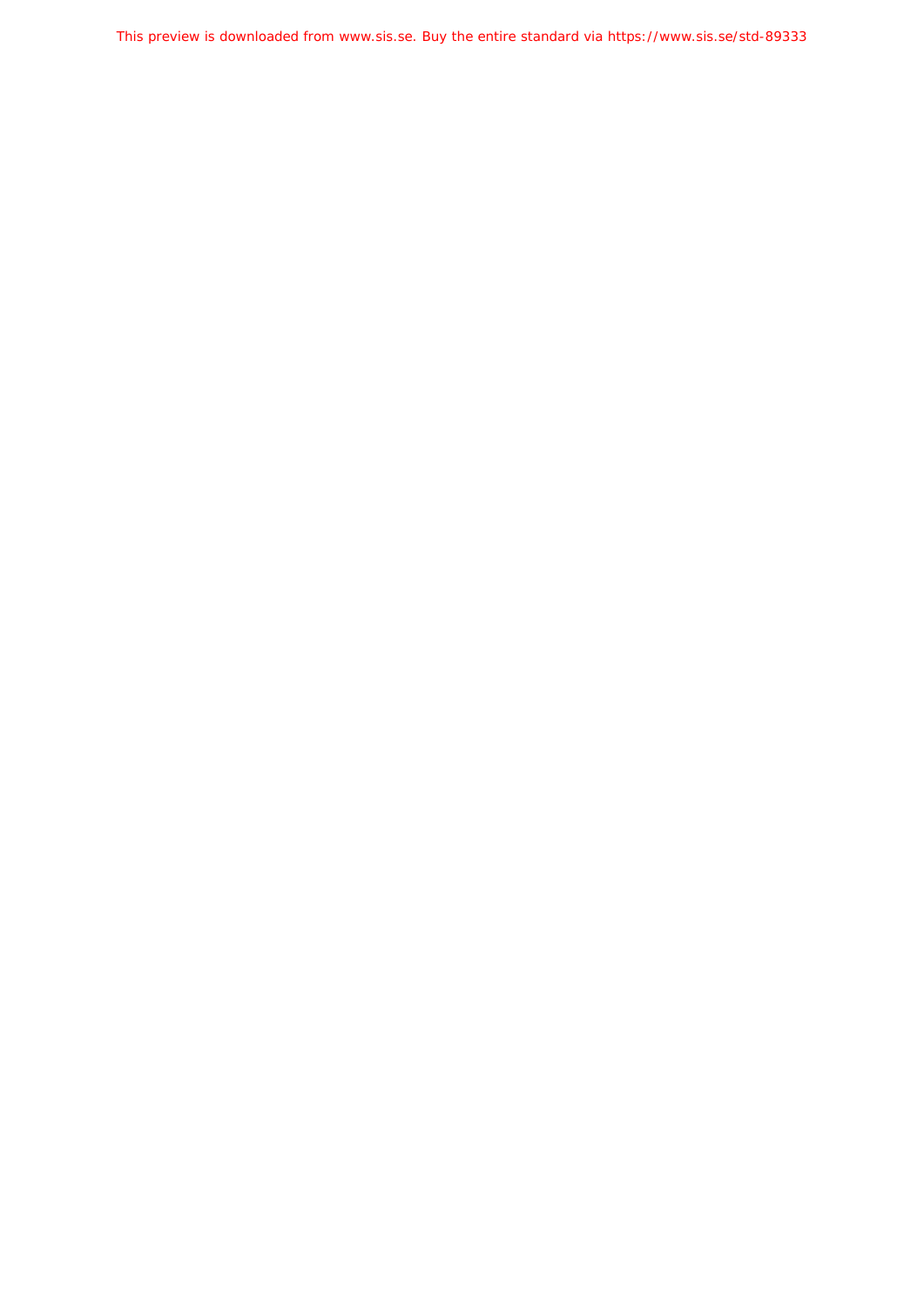This preview is downloaded from www.sis.se. Buy the entire standard via https://www.sis.se/std-89333

## EUROPEAN STANDARD

## **EN 45545-7**

NORME EUROPÉENNE EUROPÄISCHE NORM

March 2013

ICS 45.060.01; 13.220.20 Supersedes CEN/TS 45545-7:2009

English Version

### Railway applications - Fire protection on railway vehicles - Part 7: Fire safety requirements for flammable liquid and flammable gas installations

Applications ferroviaires - Protection contre les incendies dans les véhicules ferroviaires - Partie 7: Exigences de sécurité incendie relatives aux installations de liquides inflammables et de gaz inflammables

Bahnanwendungen - Brandschutz in Schienenfahrzeugen - Teil 7: Brandschutzanforderungen an Anlagen für brennbare Flüssigkeiten und Gase

This European Standard was approved by CEN on 7 December 2012.

CEN and CENELEC members are bound to comply with the CEN/CENELEC Internal Regulations which stipulate the conditions for giving this European Standard the status of a national standard without any alteration. Up-to-date lists and bibliographical references concerning such national standards may be obtained on application to the CEN-CENELEC Management Centre or to any CEN and CENELEC member.

This European Standard exists in three official versions (English, French, German). A version in any other language made by translation under the responsibility of a CEN and CENELEC member into its own language and notified to the CEN-CENELEC Management Centre has the same status as the official versions.

CEN and CENELEC members are the national standards bodies and national electrotechnical committees of Austria, Belgium, Bulgaria, Croatia, Cyprus, Czech Republic, Denmark, Estonia, Finland, Former Yugoslav Republic of Macedonia, France, Germany, Greece, Hungary, Iceland, Ireland, Italy, Latvia, Lithuania, Luxembourg, Malta, Netherlands, Norway, Poland, Portugal, Romania, Slovakia, Slovenia, Spain, Sweden, Switzerland, Turkey and United Kingdom.



**CEN-CENELEC Management Centre: Avenue Marnix 17, B-1000 Brussels**

© 2013 CEN/CENELEC All rights of exploitation in any form and by any means reserved worldwide for CEN national Members and for CENELEC Members. Ref. No. EN 45545-7:2013 E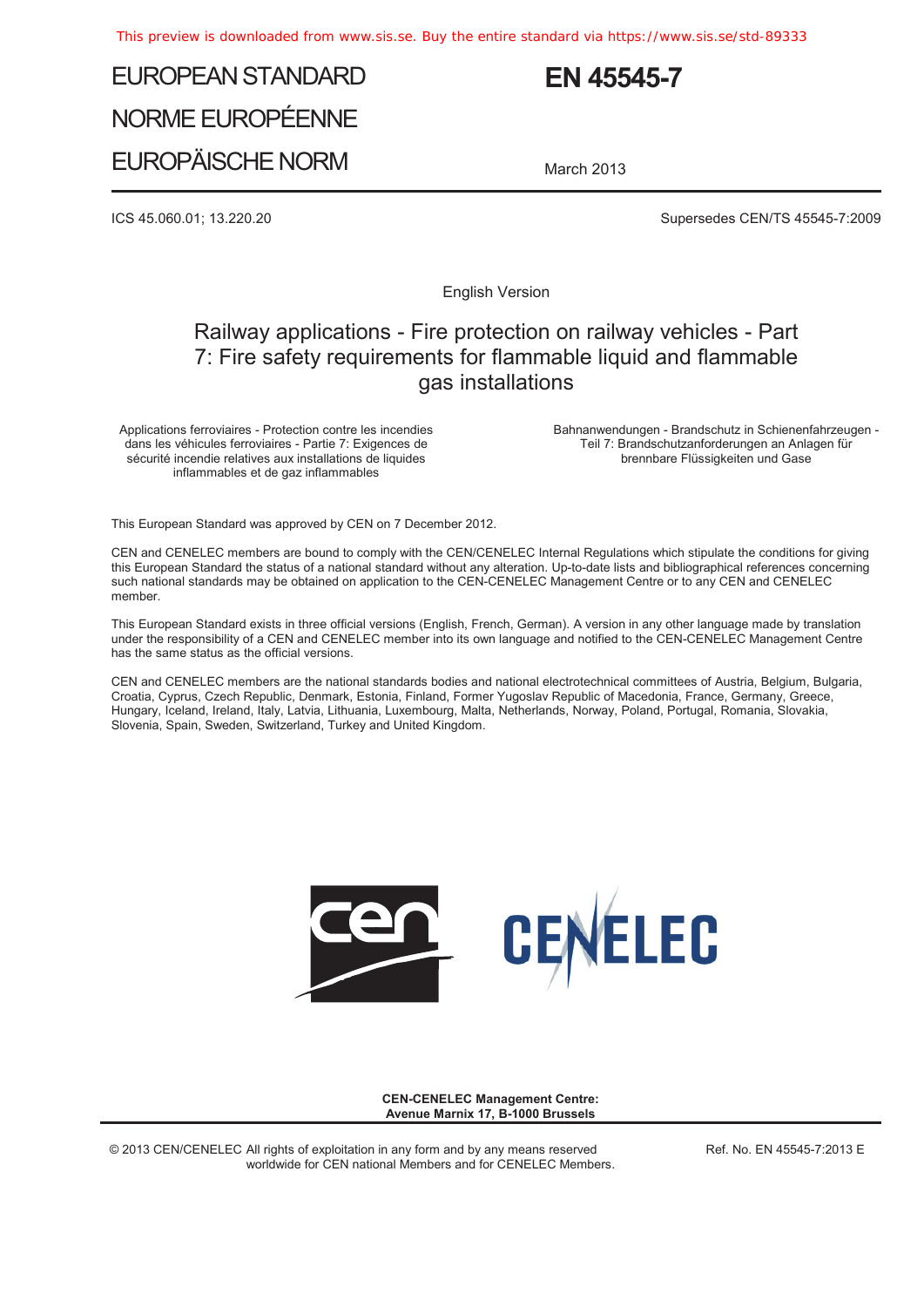This preview is downloaded from www.sis.se. Buy the entire standard via https://www.sis.se/std-89333 SS-EN 45545-7:2013 (E)

### **Contents**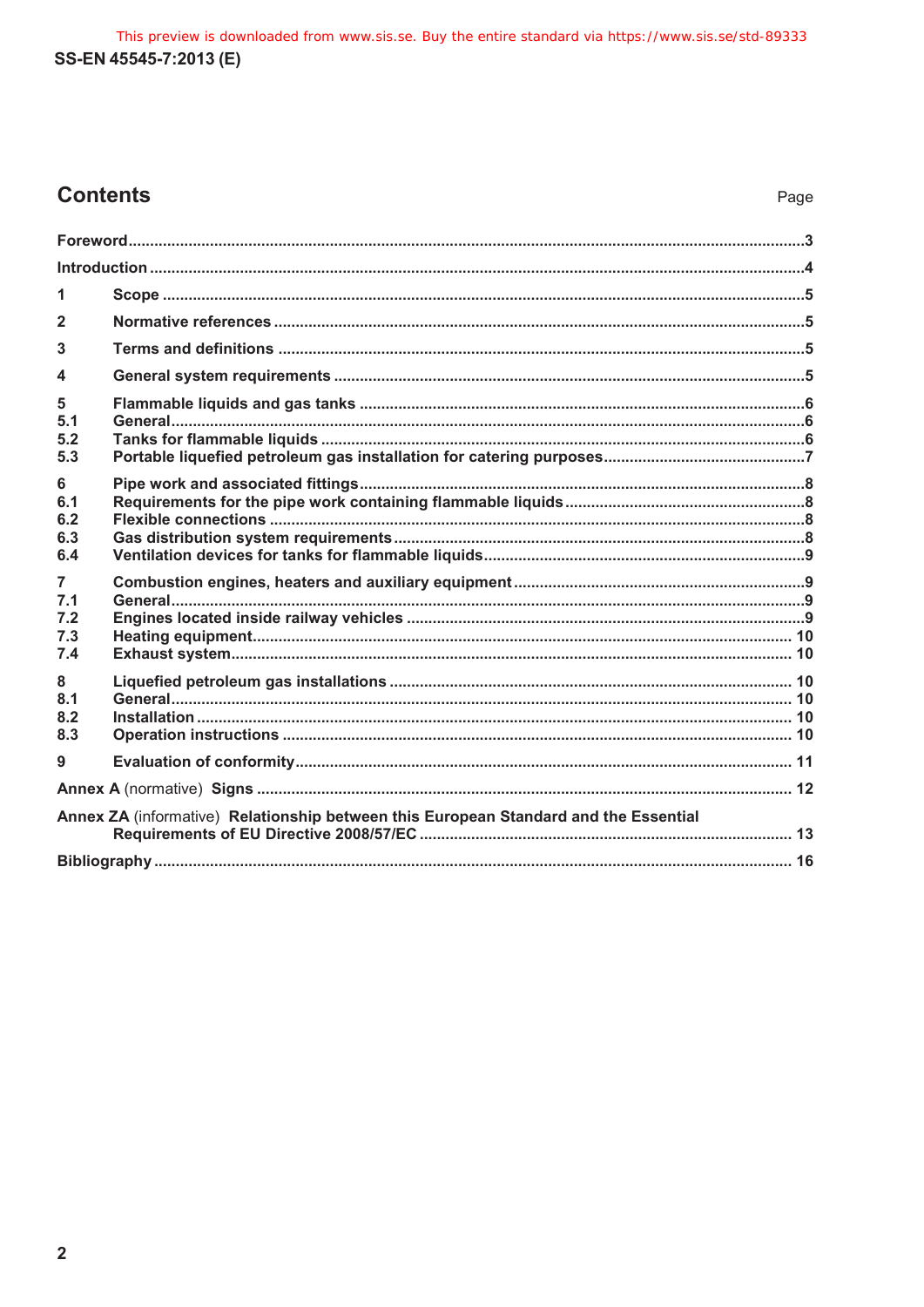### **Foreword**

This document (EN 45545-7:2013) has been prepared by Technical Committee CEN/TC 256 "Railway applications", the secretariat of which is held by DIN.

This European Standard shall be given the status of a national standard, either by publication of an identical text or by endorsement, at the latest by September 2013, and conflicting national standards shall be withdrawn at the latest by March 2016.

Attention is drawn to the possibility that some of the elements of this document may be the subject of patent rights. CEN [and/or CENELEC] shall not be held responsible for identifying any or all such patent rights.

This document supersedes CEN/TS 45545-7:2009.

This document has been prepared under a mandate given to CEN by the European Commission and the European Free Trade Association, and supports essential requirements of EU Directive 2008/57/EC.

For relationship with EU Directive 2008/57/EC, see informative Annex ZA, which is an integral part of this document.

This series of European standards *Railway applications — Fire protection on railway vehicles* consists of:

- Part 1: General;
- Part 2: Requirements for fire behaviour of materials and components;
- Part 3: Fire resistance requirements for fire barriers:
- Part 4: Fire safety requirements for railway rolling stock design;
- Part 5: Fire safety requirements for electrical equipment including that of trolley buses, track guided buses and magnetic levitation vehicles;
- Part 6: Fire control and management systems;
- Part 7: Fire safety requirements for flammable liquid and flammable gas installations.

According to the CEN/CENELEC Internal Regulations, the national standards organisations of the following countries are bound to implement this European Standard: Austria, Belgium, Bulgaria, Croatia, Cyprus, Czech Republic, Denmark, Estonia, Finland, Former Yugoslav Republic of Macedonia, France, Germany, Greece, Hungary, Iceland, Ireland, Italy, Latvia, Lithuania, Luxembourg, Malta, Netherlands, Norway, Poland, Portugal, Romania, Slovakia, Slovenia, Spain, Sweden, Switzerland, Turkey and the United Kingdom.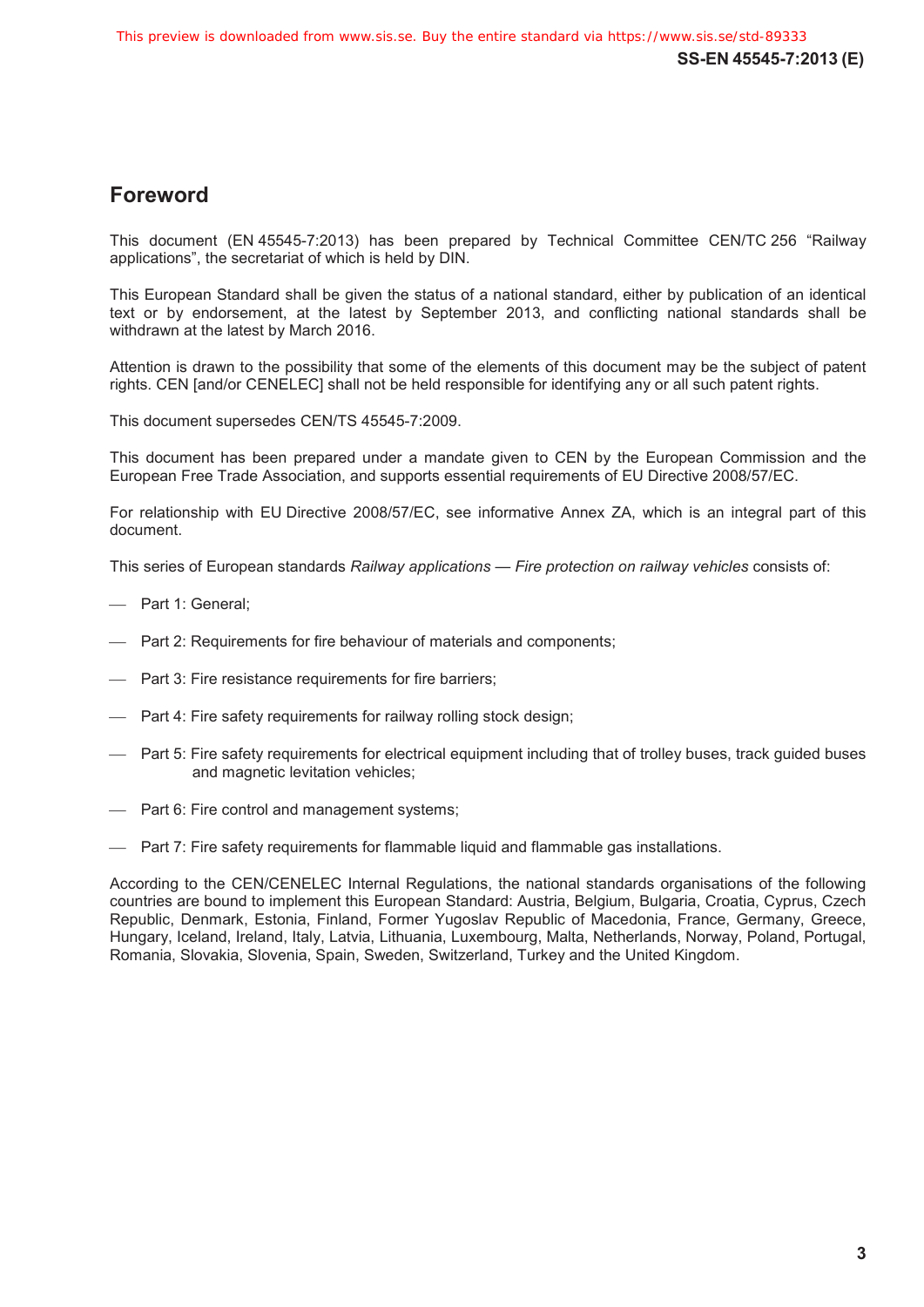### **Introduction**

EN 45545-7 has been developed from existing fire safety regulations for railway vehicles from the International Union of Railways (UIC) and different European countries.

In using the Operation and Design Categories defined in EN 45545-1, the requirements laid down in this part take into account the current operating conditions for European public rail transport.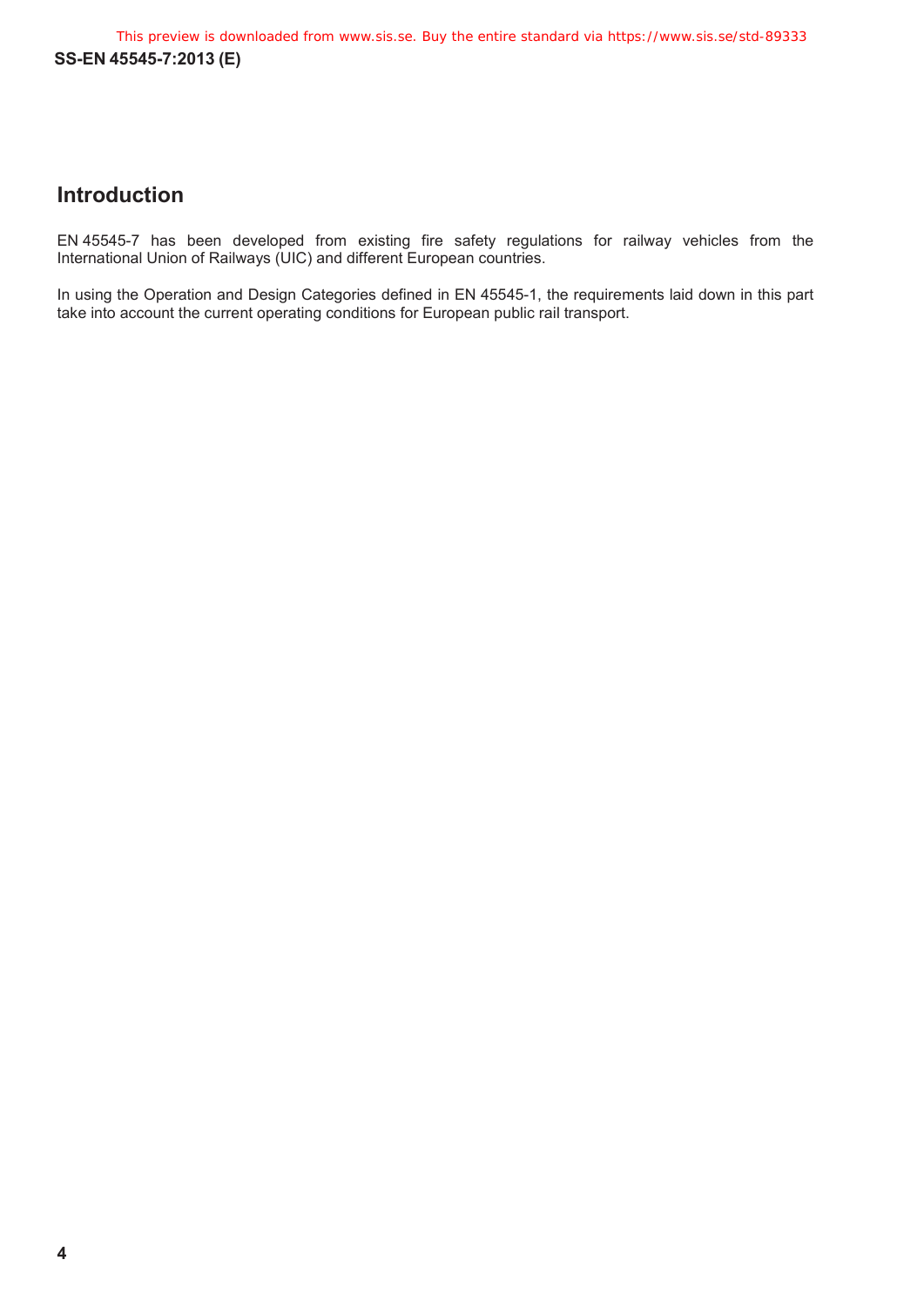### **1 Scope**

This part of EN 45545 specifies requirements for flammable liquids and liquefied petroleum gas installations, e. g. for traction, auxiliary power units, heating or cooking, to cover the objectives defined in EN 45545-1. This part is not applicable to technical liquids themselves, e. g. hydraulic liquid and transformer oil, except where guidance is given as to dealing with spillages, leakage and spray generation.

The measures and requirements specified in this European Standard aim to protect passengers and staff in railway vehicles by preventing a fire from occurring and spreading by leakage of flammable liquids or gases.

It is not within the scope of this European Standard to describe measures for flammable gases, other than liquefied petroleum gases (LPGs).

It is not within the scope of this European Standard to describe measures that ensure the preservation of the railway vehicles in the event of a fire.

### **2 Normative references**

The following documents, in whole or in part, are normatively referenced in this document and are indispensable for its application. For dated references, only the edition cited applies. For undated references, the latest edition of the referenced document (including any amendments) applies.

EN 10204, *Metallic products — Types of inspection documents*

EN 15227, *Railway applications — Crashworthiness requirements for railway vehicle bodies*

EN 45545-1:2013, *Railway applications — Fire protection of railway vehicles — Part 1: General*

EN 45545-6, *Railway applications — Fire protection of railway vehicles — Part 6: Fire control and management systems*

EN 50153, *Railway applications — Rolling stock — Protective provisions relating to electrical hazards*

ISO 11014, *Safety data sheet for chemical products — Content and order of sections*

### **3 Terms and definitions**

For the purposes of this document, the terms and definitions given in EN 45545-1:2013 apply.

### **4 General system requirements**

There shall be a design assessment, and the following factors shall be considered:

- possible sources and paths of leakage, and for LPG installations, there shall be means of detecting any leakage;
- flammability characteristics of flammable liquids and gases including the effects of any combustible or absorbing materials;
- possible ignition sources, including electrical faults, overheating of equipment, and malfunctioning of protective devices;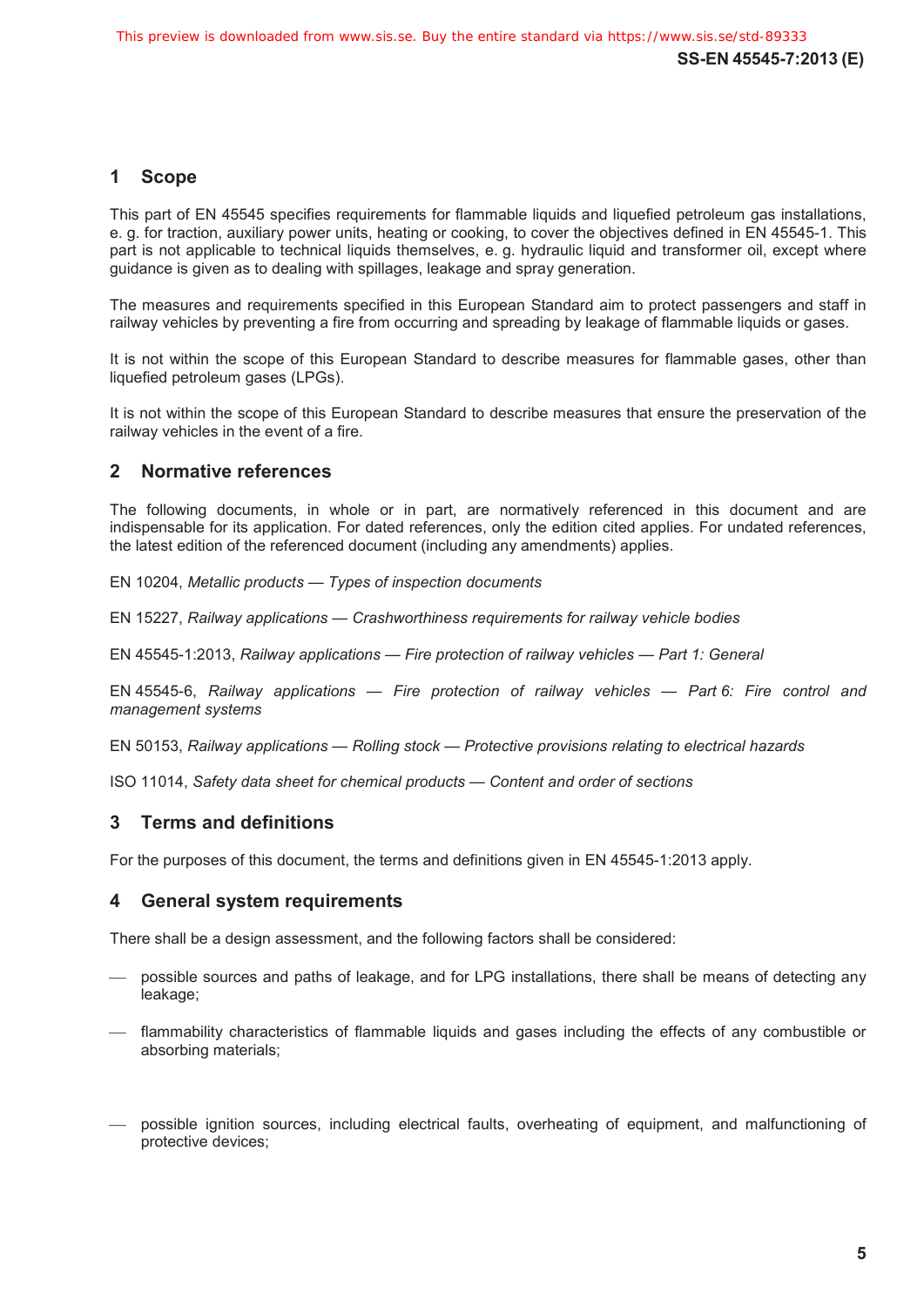means available for detecting, controlling or extinguishing a fire, such as stopping the flow of flammable liquids, shutting down equipment, fire resisting containment, or the use of extinguishing media.

The design of flammable liquid, gas and LPG installations shall take into account relevant design load cases for static and dynamic conditions.

Flammable liquid spray or any flammable atmosphere shall be prevented from coming into contact with potential ignition sources, e. g. hot surfaces or high power electrical switch gear.

Leakage of fuel and oil shall be minimized under normal operation conditions.

In each area where a flammable liquid or a flammable gas might escape, there shall be means to reduce:

- a) the probability of ignition; and
- b) the consequences if ignition does occur.

Some materials that have a fire prevention function may be operating at an elevated temperature as a result of being near equipment operating at high temperatures (e. g. exhaust pipe insulation). In such cases, degradation of the material could impair its ability to perform its function, and its propensity to ignite may be increased. Care shall be taken to ensure that such materials will not degrade in this manner.

Metal containers and pipes fixed permanently on railway vehicles or stored movable containers shall be electrically bonded to the rail via the vehicle structure in accordance with EN 50153.

For each metal used for flammable liquid or flammable gas installations, certified material test reports or test certificates according to EN 10204 shall be submitted.

When selecting materials used in the vicinity of equipment which may generate flammable liquids or gases, care shall be taken to ensure that the material surface cannot absorb these species.

### **5 Flammable liquids and gas tanks**

### **5.1 General**

Tanks shall be built, located or protected so that they or their piping cannot be punctured or fractured by debris thrown up from the track.

Tanks shall not be installed in:

- energy absorption zones;
- passenger areas;
- luggage compartments;
- driver's cabs.

For tanks that are divided internally by partition walls, the complete tank shall fulfil these requirements.

### **5.2 Tanks for flammable liquids**

Tanks constructed to the following requirements are deemed to satisfy the minimum impact performance. If other materials are used, equivalent safety shall be demonstrated.

The thickness of walls shall have a minimum according to Table 1.